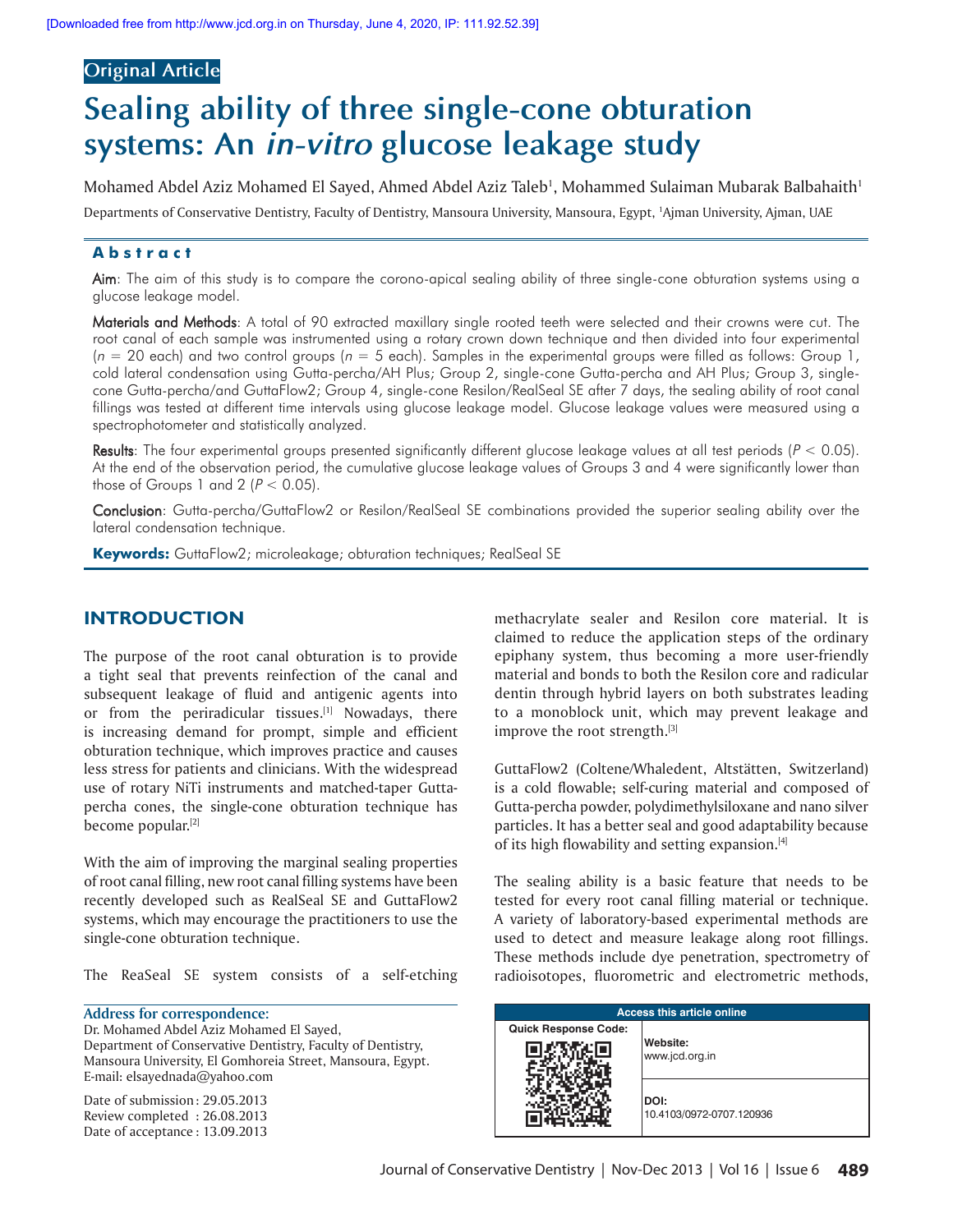El Sayed, *et al*.: Sealing ability of three single cone techniques

bacterial penetration and fluid transport model.[5] Xu *et al.* discussed a new non-destructive model that measures the leakage of glucose molecules quantitatively by using a spectrophotometer.[5]

The aim of the present study was to evaluate coronoapical microleakage along root canal fillings using glucose leakage model by comparing three matched-taper single-cone filling systems with cold Gutta-percha lateral compaction technique using glucose leakage model at different time intervals. The following combinations were used as a single-cone filling technique: Guttapercha/AH Plus, Gutta-percha/GuttaFlow2 and Resilon/ RealSeal SE.

## **MATERIALS AND METHODS**

### **Samples preparation**

A total of 90 freshly extracted human maxillary incisors with sound roots were used. The crowns were cut below the cemento-enamel junction so that the length of roots was standardized at 15 mm. The working length was determined and the canals were instrumented by Profile NiTi rotary instruments (Dentsply Maillefer) to size 35/0.06 using the crown-down technique. The canals were irrigated after using each file with 5 ml of 3% sodium hypochlorite (NaOCl) solution using Vibringe® ultrasonic dental irrigation syringe (medgadget) and a 27-gauge Max-i-Probe needle (Dentsply Maillefer). After finishing the instrumentation, the prepared canals were rinsed with 5 ml of 17% ethylenediaminetetraacetic acid (EDTA) solution for 2 min followed by 10 ml distilled water as final irrigation to remove any traces of NaOCl.

#### **Samples grouping and root canal obturation**

After drying all canals, the samples were divided according to the obturation technique and materials into four experimental groups of 20 samples each and two control groups of 5 samples each [Table 1]. Samples in the negative control group did not receive root canal fillings while in the positive control group they were obturated with a single-cone Gutta-percha size 35/0.06 but without sealer placement.

In Group 1, AH Plus sealer was mixed according to the manufacturer's instructions and applied into the prepared root canal using a lentulo spiral size 25. A master Gutta-

percha cone of size 35/0.02 was coated with sealer and placed into the root canal to the full working length. Lateral condensation was achieved using size 25/0.02 standardized Gutta-percha cones and size C finger spreader (Dentsply Maillefer). Excess Gutta-percha was cut at the orifice level with a flame-heated hand plugger and vertically compacted.

In the other experimental groups (Single-cone obturation technique), each sealer was prepared and placed into prepared canals according to manufacturer's instructions. The tip of the matched taper cone (Gutta-percha or RealSeal point) was dipped into the sealer and placed slowly in up and down motion until reaching the full working length. The coronal excess of the master cone was cut to coronal orifice using a flame-heated hand plugger. In the RealSeal group, the coronal surface of the obturation was light cured after 5 min for 40 s. All samples were incubated for 1 week at 37°C and 95% humidity to allow complete setting of sealers.

#### **Microleakage measurement**

The roots in the experimental and positive control groups were coated with triple layers of nail varnish, except at the coronal end and apical 1 mm of the root end. The roots in the negative control group were entirely covered with nail varnish.

Microleakage along the root canal was evaluated using the glucose leakage model as described by Xu *et al.*[5] The concentrations of leaked glucose (mg/dl) were measured after 1 day and then after 1, 2, 3, 4 and 6 weeks with a Glucose kit (Glucose Liquid, Quimica Clinica Applicada S.A) in a spectrophotometer (Beckman Du 520, Coulter, Germany) at a wave length of 505 nm.

#### **Statistical analysis**

The results were statistically analyzed by Kruskal-Wallis and Mann-Whitney tests. To compare leakage at different times within each group, Freidman and Wilcoxon signed ranks tests were used. All level of statistical significance was set at a *P* value less than 0.05.

## **RESULTS**

The negative control group showed no detectable

#### **Table 1: Samples grouping and materials used for root canal filling**

| Groups           |    | Obturation technique | <b>Materials</b>                                     | Manufacturer                        |
|------------------|----|----------------------|------------------------------------------------------|-------------------------------------|
| Group 1          | 20 | Lateral condensation | Gutta-percha $(0.02 \text{ taper}) + AH$ Plus sealer | Diadent, Dentsply, Germany          |
| Group 2          | 20 | Single-cone          | Gutta-percha (0.06 taper)+AH Plus sealer             | Diadent, Dentsply, Germany          |
| Group 3          | 20 | Single-cone          | Gutta-percha (0.06 taper) + GuttaFlow2               | Diadent, Coltène Whaledent, Germany |
| Group 4          | 20 | Single-cone          | Risolon (0.06 taper) + ReasISeaI SE                  | Syrbon Endo, USA                    |
| Positive control | 5  | Single-cone          | Gutta-percha (0.06 taper) no sealer                  | Diadent                             |
| Negative control |    | No obturation        | Nil                                                  | Nil                                 |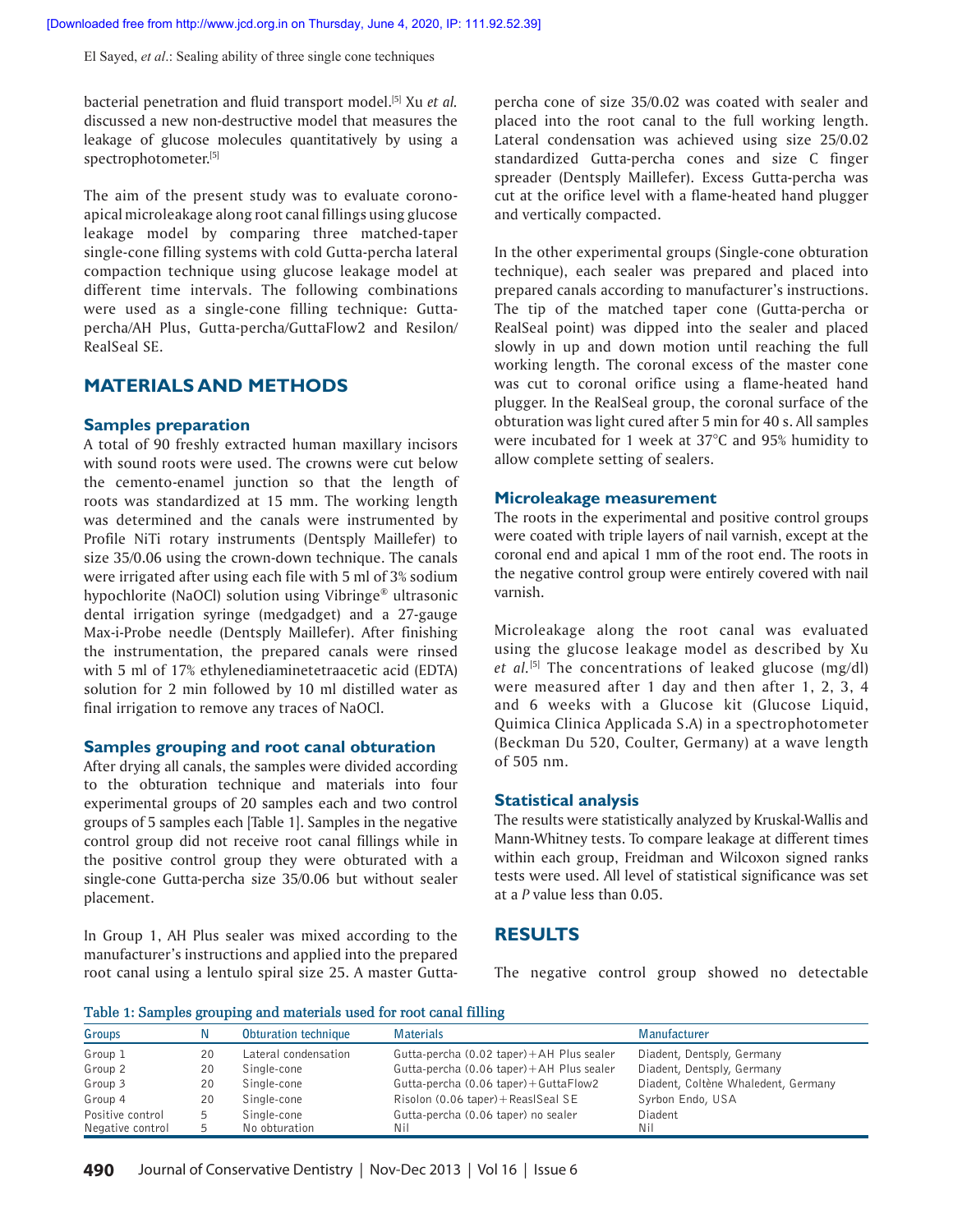glucose leakage throughout the experiment while the positive control group had immediate substantial glucose leakage, which increased over time. This indicates that the seal of the glucose leakage system was effective and reliable.

The mean values and statistical comparisons between the experimental groups at each time interval are given in Table 2. After the  $1<sup>st</sup>$  day onward, there were significant differences between the experimental groups (Kruskal Wallis test,  $P < 0.05$ ). The results of the Mann-Whitney test indicated that there was no significant difference between Groups 1 and 2 throughout the test period. After the 1<sup>st</sup> day, the highest glucose leakage was observed in Group 3. After the 1<sup>st</sup> week, the lowest glucose leakage was observed in the  $4<sup>th</sup>$  Group. Starting from the  $3<sup>rd</sup>$  week onward, the lowest glucose leakage was observed in the Groups 3 and 4.

Statistical comparisons between glucose leakage values within each group are presented in Table 3. There was a progressive and significant increase in the glucose leakage values in all experimental groups (Friedman test,  $P < 0.05$ ).

## **DISCUSSION**

In the present study, the leakage along root canal fillings was measured by the glucose penetration method, which is simple and could give reliable quantitative leakage measurements. Single-rooted teeth with single patent root canals were selected for the current study to minimize variations of canal anatomy. The canal diameter was standardized to ISO size 35/06 at apical constriction to have more uniform preparation for most canals. Furthermore, the teeth were resected at the cemento-enamel junction to simplify and standardize the instrumentation and obturation procedures.

One of the methods previously described for improving the root canal seal is the removal of the smear layer before filling.<sup>[6]</sup> For this reason, the smear layer was removed in the current study by irrigating the root canals after instrumentation with 17% EDTA. Passive ultrasonic irrigation was used in the current study to enhance the efficacy of the irrigating solutions and smear layer removal.<sup>[7]</sup> The cold later compaction was used in the current study as a standard to which the other single obturation techniques were compared.

The reactivity of obturating materials with glucose could affect the results of the glucose leakage test. The results Shemesh *et al*. indicated that all materials used in the current study did not show glucose reactivity.<sup>[8]</sup>

The results of this study indicate that all obturation systems allow variable degrees of glucose leakage. The glucose leakage values of AH Plus groups either with lateral condensation or single-cone technique were significantly higher at the end of the experimental period. This might be explained by the fast setting and subsequent polymerization shrinkage of AH Plus sealer,<sup>[9]</sup> the lack of bonding between this sealer and Guttapercha,<sup>[9]</sup> the low penetration ability of this sealer within the dentinal tubules<sup>[10]</sup> and its hydrophobic property that prevents good adaptation of to the incompletely dried canal.[11]

| Table 2: Comparison between glucose leakage mean values (mg/dl) of experimental groups at specific time interval |  |  |  |
|------------------------------------------------------------------------------------------------------------------|--|--|--|
|------------------------------------------------------------------------------------------------------------------|--|--|--|

| Groups                    | Glucose concentration, mg/dl (mean $\pm$ standard deviation)* |                              |                               |                              |                               |                    |  |  |  |
|---------------------------|---------------------------------------------------------------|------------------------------|-------------------------------|------------------------------|-------------------------------|--------------------|--|--|--|
|                           | 1 dav                                                         | 1 week                       | 2 weeks                       | 3 weeks                      | 4 weeks                       | 6 weeks            |  |  |  |
| Group 1                   | $0.56 \pm 1.01$ <sup>a</sup>                                  | $5.02 \pm 1.51$ <sup>a</sup> | $6.40 \pm 2.18$ <sup>ac</sup> | $9.29 \pm 3.44$ <sup>a</sup> | $13.65 \pm 5.21$ <sup>a</sup> | $18.29 \pm 5.66^a$ |  |  |  |
| Group 2                   | $0.56 \pm 0.97$ <sup>a</sup>                                  | $5.31 \pm 2.30$ <sup>a</sup> | 5.46 $\pm$ 3.41 <sup>ab</sup> | $9.15 \pm 4.63$ <sup>a</sup> | $12.04 \pm 3.73$ <sup>a</sup> | $19.62 + 8.99a$    |  |  |  |
| Group 3                   | $1.73 \pm 1.43^b$                                             | $4.67 \pm 2.01$ <sup>a</sup> | $4.59 + 4.22^{b}$             | $6.20 \pm 3.56^{\circ}$      | $7.27 \pm 3.93^b$             | $11.95 + 4.04^b$   |  |  |  |
| Group 4                   | $0.00 \pm 0.00^{\circ}$                                       | $2.23 + 1.43^b$              | $9.22 + 2.90$                 | $7.33 + 1.88$ <sup>ab</sup>  | $6.64 + 4.34b$                | $13.14 + 4.49^b$   |  |  |  |
| Kruskal Wallis test $(P)$ | 0.000                                                         | 0.000                        | 0.000                         | 0.024                        | 0.000                         | 0.000              |  |  |  |

\*Mann-Whitney test: Means with the same superscript letters within each column are not significantly different at *P*≥0.05

| Table 3: Comparison between glucose leakage mean values (mg/dl) of different time intervals for each |  |  |  |  |  |  |
|------------------------------------------------------------------------------------------------------|--|--|--|--|--|--|
| experimental group                                                                                   |  |  |  |  |  |  |

| <b>Times</b>        |                               |                               |                              |                               |  |
|---------------------|-------------------------------|-------------------------------|------------------------------|-------------------------------|--|
|                     | Group 1                       | Group 2                       | Group 3                      | Group 4                       |  |
| 1 day               | $0.56 \pm 1.01$ <sup>a</sup>  | $0.56 \pm 0.97$ <sup>a</sup>  | $1.73 \pm 1.43$ <sup>a</sup> | $0.00 \pm 0.00$ <sup>a</sup>  |  |
| 1 week              | $5.02 \pm 1.51$ <sup>b</sup>  | $5.31 \pm 2.30^b$             | $4.67 \pm 2.01^b$            | $2.23 \pm 1.43^b$             |  |
| 2 weeks             | $6.40 \pm 2.18^b$             | 5.46 $\pm$ 3.41 <sup>b</sup>  | $4.59 \pm 4.22^b$            | $9.22 \pm 2.90^{\circ}$       |  |
| 3 weeks             | $9.29 \pm 3.44$ °             | $9.15 \pm 4.63$ <sup>c</sup>  | $6.20 \pm 3.56^{\circ}$      | $7.33 \pm 1.88$ <sup>d</sup>  |  |
| 4 weeks             | $13.65 \pm 5.21$ <sup>d</sup> | $12.04 \pm 3.73$ <sup>c</sup> | $7.27 \pm 3.93$ °            | $6.64 \pm 4.34$ <sup>d</sup>  |  |
| 6 weeks             | $18.29 \pm 5.66^e$            | $19.62 \pm 8.99$ <sup>d</sup> | $11.95 \pm 4.04^{\circ}$     | $13.14 \pm 4.49$ <sup>e</sup> |  |
| Friedman test $(P)$ | 0.000                         | 0.000                         | 0.000                        | 0.000                         |  |

*\**Wilcoxon Signed Ranks test: Means with the same superscript letters within each column are not significantly different at *P*≥0.05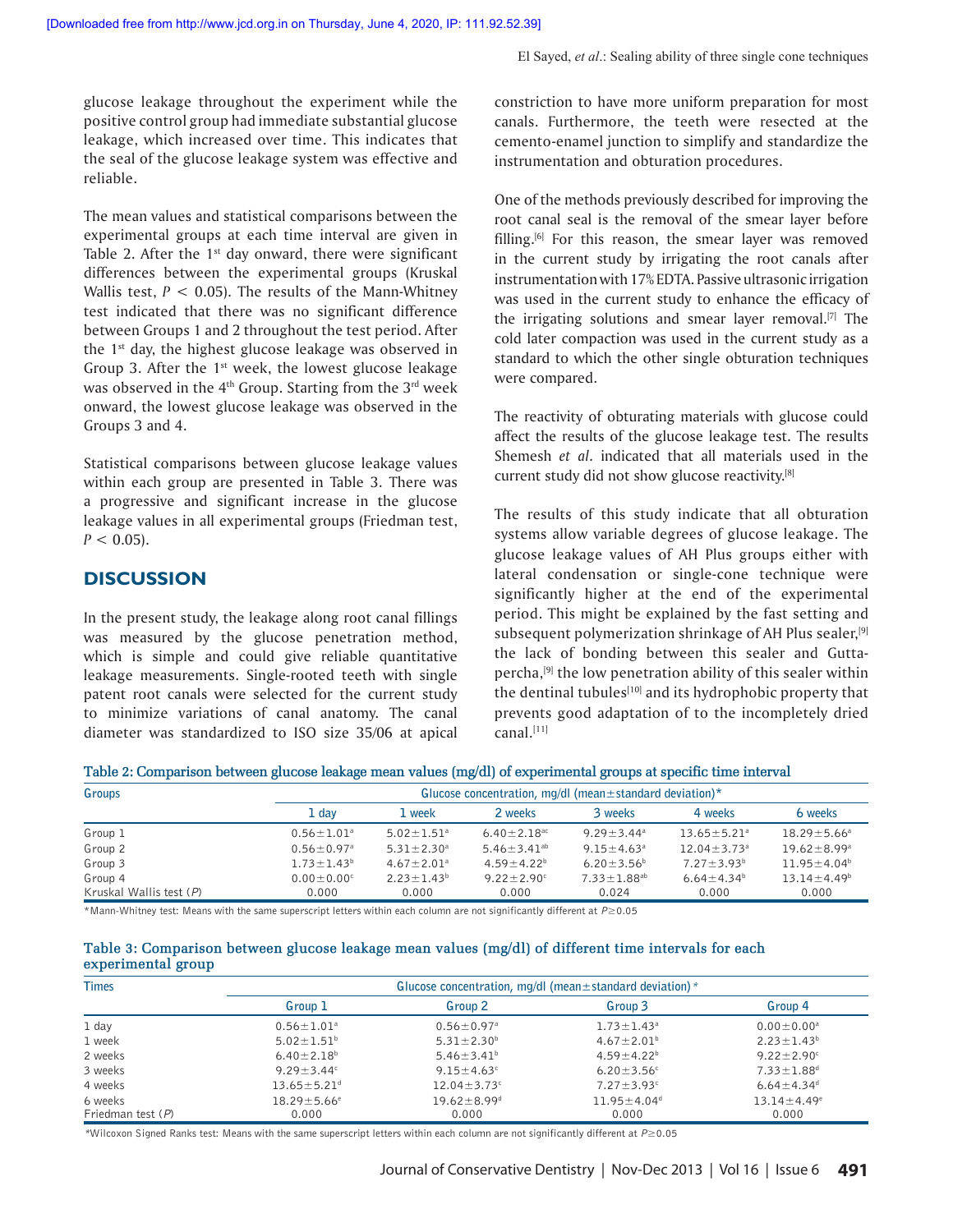El Sayed, *et al*.: Sealing ability of three single cone techniques

The current results indicated a similar glucose leakage patterns in Groups 1-3 and showed a progressive increase in glucose concentrations with time. In Group 4 (RealSeal SE), the glucose leakage pattern was inconsistent throughout experimental periods. After 1 day, no glucose leakage was observed and this may be explained by 5 min delaying the light curing of RealSeal, which might allow the sealer to flow within the dentinal tubules with a subsequent decrease in the polymerization shrinkage and formation of monoblock.<sup>[12]</sup> After the  $1<sup>st</sup>$ week, slight increase of glucose leakage was observed, which became significantly evident after the  $2<sup>nd</sup>$  week. This might be explained by the weak bond between Resilon and RealSeal SE.[13] A significant decrease of glucose leakage was observed after the  $3<sup>rd</sup>$  and  $4<sup>th</sup>$  week which may be due to the expansion of RealSeal SE sealer and Resilon by water absorption.<sup>[14]</sup> After the  $6<sup>th</sup>$  week, a significant abrupt increase in the glucose leakage was observed again which can be attributed to the higher solubility and bond deterioration of RealSeal SE sealer with time.[15]

The glucose leakage of RealSeal SE group was lower than that of Groups 1 and 2 at the last 3 weeks. This result is matching with the results of a previous study despite methodological variation.<sup>[16]</sup> This may be due to the higher flow rate, dual curing and hydrophilicity of RealSeal SE sealer.[17] However, some authors did not find a significant difference between the sealing ability of Gutta-percha/AH Plus and Resilon/Epiphany combinations.[18] However, some leakage and pushout studies found that the epoxy resin sealers had better sealability and bond strength.<sup>[6,19]</sup> The causes of these differences may be attributed to the method of obturation technique and leakage assessment.

The overall lowest mean values for glucose leakage of GuttaFlow2 group may be attributed to setting expansion, high flow rate and lower solubility of this material.<sup>[20]</sup> In spite of using different methodologies and obturation techniques, the better sealing ability of GuttaFlow over AH Plus was supported by the finding of a previous study.[21,22] However, Brackett *et al.* found that the sealing ability of GuttaFlow/gutta-percha using the single-cone technique and AH Plus/Gutta-percha using the warm vertical compaction or continuous wave technique was similar.<sup>[23]</sup> However, some authors found that the sealing ability of AH Plus was better than that of GuttaFlow.[24]

## **CONCLUSION**

Within the limitation of this study the following conclusions could be drawn:

1. All obturation techniques used in the current study did not prevent leakage showed a progressive increase in

the glucose leakage values over time.

- 2. Root canals filled with matched taper single-cone technique utilizing RealSeal SE or GuttaFlow2 system allowed the lowest corono-apical glucose penetration with no significant difference between them.
- 3. Matched taper single-cone obturation technique could be an alternative to the cold lateral condensation technique.

## **REFERENCES**

- Sundqvist G, Figdor D, Persson S, Sjögren U. Microbiologic analysis of teeth with failed endodontic treatment and the outcome of conservative re-treatment. Oral Surg Oral Med Oral Pathol Oral Radiol Endod 1998;85:86-93.
- 2. Gordon MP, Love RM, Chandler NP. An evaluation of.06 tapered guttapercha cones for filling of.06 taper prepared curved root canals. Int Endod J 2005;38:87-96.
- 3. Babb BR, Loushine RJ, Bryan TE, Ames JM, Causey MS, Kim J, *et al*. Bonding of self-adhesive (self-etching) root canal sealers to radicular dentin. J Endod 2009;35:578-82.
- 4. Elayouti A, Achleithner C, Löst C, Weiger R. Homogeneity and adaptation of a new gutta-percha paste to root canal walls. J Endod 2005;31:687-90.
- Xu Q, Fan MW, Fan B, Cheung GS, Hu HL. A new quantitative method using glucose for analysis of endodontic leakage. Oral Surg Oral Med Oral Pathol Oral Radiol Endod 2005;99:107-11.
- 6. Nunes VH, Silva RG, Alfredo E, Sousa-Neto MD, Silva-Sousa YT. Adhesion of Epiphany and Ah Plus sealers to human root dentin treated with different solutions. Braz Dent J 2008;19:46-50.
- 7. Cameron JA. The use of ultrasonics in the removal of the smear layer: A scanning electron microscope study. J Endod 1983;9:289-92.
- 8. Shemesh H, Souza EM, Wu MK, Wesselink PR. Glucose reactivity with filling materials as a limitation for using the glucose leakage model. Int Endod J 2008;41:869-72.
- 9. Zmener O, Spielberg C, Lamberghini F, Rucci M. Sealing properties of a new epoxy resin-based root-canal sealer. Int Endod J 1997;30:332-4.
- 10. De-Deus G, Brandão MC, Fidel RA, Fidel SR. The sealing ability of guttaflow in oval-shaped canals: An *ex vivo* study using a polymicrobial leakage model. Int Endod J 2007;40:794-9.
- 11. Roggendorf MJ, Ebert J, Petschelt A, Frankenberger R. Influence of moisture on the apical seal of root canal fillings with five different types of sealer. J Endod 2007;33:31-3.
- 12. Resende LM, Rached-Junior FJ, Versiani MA, Souza-Gabriel AE, Miranda CE, Silva-Sousa YT, *et al*. A comparative study of physicochemical properties of Ah plus, epiphany, and epiphany SE root canal sealers. Int Endod J 2009;42:785-93.
- 13. Rueggeberg FA, Margeson DH. The effect of oxygen inhibition on an unfilled/filled composite system. J Dent Res 1990;69:1652-8.
- 14. Kumar SA, Shivanna V, Naian MT, Shivamurthy G. Comparative evaluation of the apical sealing ability and adaptation to dentine of three resin-based sealers: An *in vitro* study. J Conserv Dent 2011;14:16-20.
- 15. Patel DV, Sherriff M, Ford TR, Watson TF, Mannocci F. The penetration of realseal primer and Tubliseal into root canal dentinal tubules: A confocal microscopic study. Int Endod J 2007;40:67-71.
- 16. Bouillaguet S, Shaw L, Barthelemy J, Krejci I, Wataha JC. Long-term sealing ability of pulp canal sealer, Ah-plus, guttaflow and epiphany. Int Endod J 2008;41:219-26.
- 17. Schwartz RS. Adhesive dentistry and endodontics. Part 2: Bonding in the root canal system-the promise and the problems: A review. J Endod 2006;32:1125-34.
- 18. Biggs SG, Knowles KI, Ibarrola JL, Pashley DH. An *in vitro* assessment of the sealing ability of resilon/epiphany using fluid filtration. J Endod 2006;32:759-61.
- 19. De-Deus G, Di Giorgi K, Fidel S, Fidel RA, Paciornik S. Push-out bond strength of resilon/epiphany and resilon/epiphany self-etch to root dentin. J Endod 2009;35:1048-50.
- 20. Hammad M, Qualtrough A, Silikas N. Extended setting shrinkage behavior of endodontic sealers. J Endod 2008;34:90-3.
- 21. Savariz A, González-Rodríguez MP, Ferrer-Luque CM. Long-term sealing ability of guttaflow versus Ah plus using different obturation techniques. Med Oral Patol Oral Cir Bucal 2010;15:e936-41.